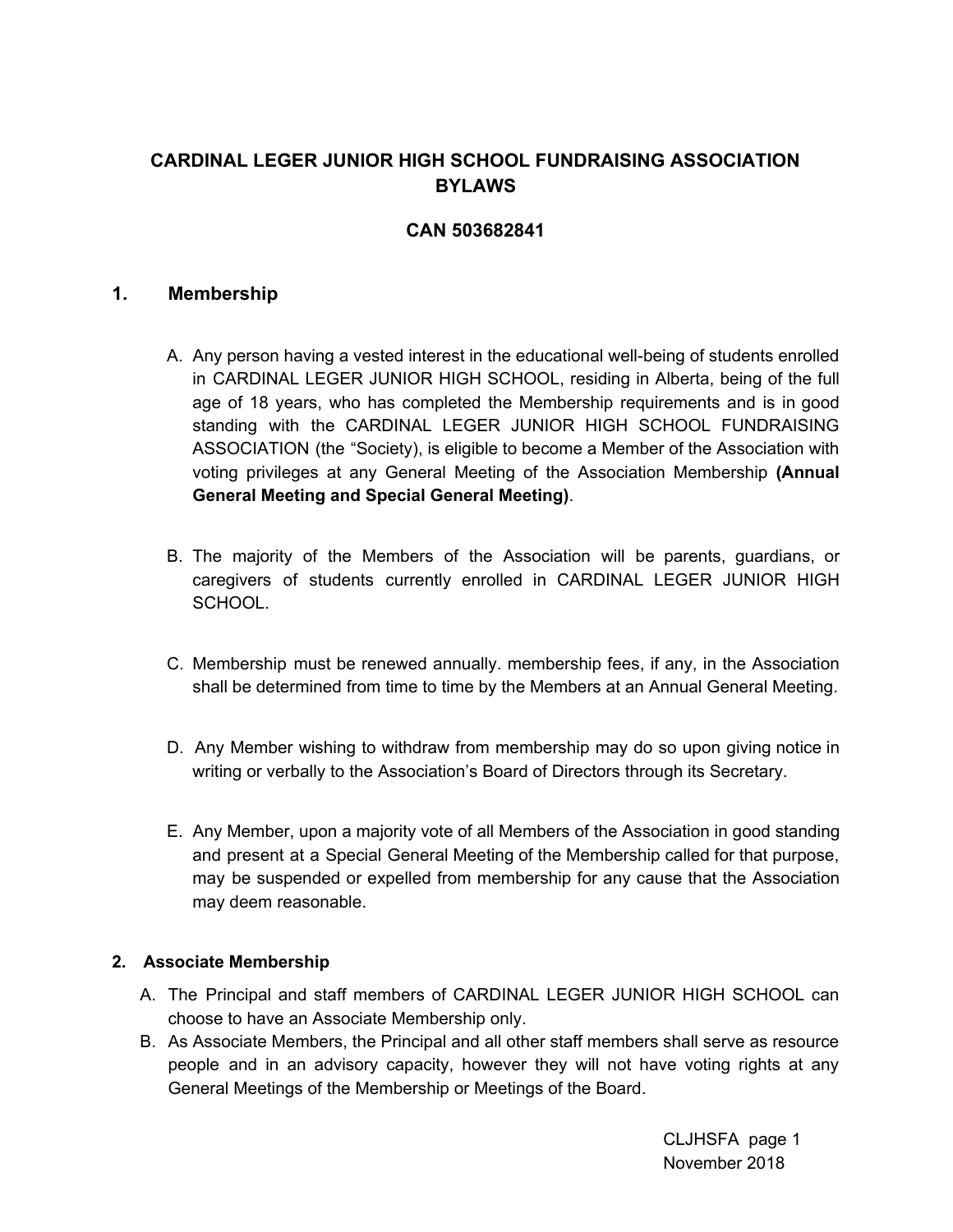- C. Neither the Principal nor any staff member shall have signing authority for the Association**.**
- D. The Principal, by virtue of the School Act, shall have the power of veto relating to actions directly affecting the School building, staff or students, but not relating to financial expenditures, revenues or investments of the **Association**

### **3. Board of Directors**

"Board of Directors," "Executive," or "Board" shall mean the Board of Directors of the Society.

COMPOSITION OF THE BOARD

The Board will be composed of the following Officers and Directors.

- 1) Officers: President, Vice-President, Secretary and Treasurer, or Secretary-Treasurer These positions are mandatory. The Office of the Secretary and Treasurer may be filled by one person if the membership at any Annual General Meeting of the membership for the election of Officers shall so decide.
- 2) Directors: A maximum of 3 Directors at Large These positions are optional, and will be filled provided there are Members willing to do so

#### **a. President**

- i. The President shall have general knowledge of all activities of the Society and will carry out duties assigned by the Society.
- ii. The President shall call all Meetings of the Board, and shall preside at all General Meetings of the Membership and Meetings of the Board.

iii. The President will be the chief spokesperson for the Society, unless otherwise delegated.

iv. The President shall be copied on all Society communications and will review any communications to the membership, parent body, school community or public prior to distribution and shall include the Vice-President in same.

- v. The President shall not have a vote at any meeting unless as a tie-breaker.
- vi. The President will be an ex-officio member of all committees.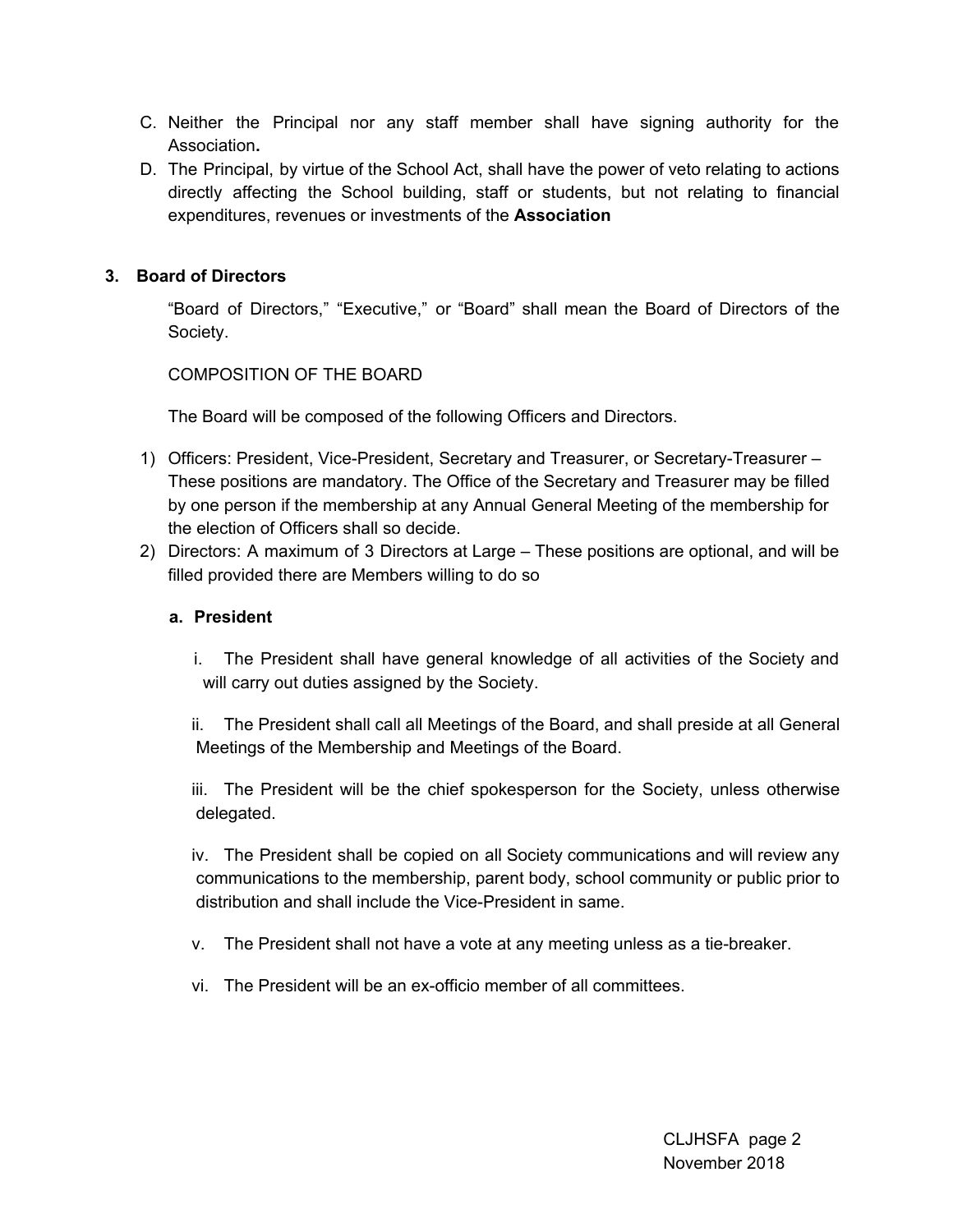### **b. Vice-President**

**i.** The Vice-President shall assist the President in all Society activities and will carry out other duties assigned by the President.

ii. In the event of absence, resignation, incapacity or extended leave of absence of the President, the Vice-President shall fulfill the President's responsibilities until a new President is elected.

iii. In the absence of both the President and the Vice-President from meetings, another Officer or Director may be appointed to preside as President.

iv. The Vice-President will be copied on all Society communications and will review any communications to the Membership, parent body, School community or public prior to distribution.

### **c. Secretary**

i. It shall be the duty of the Secretary to attend all General Meetings of the Membership and Meetings of the Board, to keep accurate minutes of the same, and to prepare these for distribution.

ii. In the absence of the Secretary, his/her duties shall be discharged by such Officer or Director as may be appointed by the Board.

iii. The Secretary shall have charge of all the correspondence and/or documentation of the Society and be under the direction of the President and the Board.

iv. The Secretary shall keep a Register of Members of the Society and their contact information, as required by the *Societies Act*, and shall send all Society correspondence/notices as required.

### **d. Treasurer**

i. The Treasurer shall be responsible for the receipt of all monies paid to the Association and the deposit of same in whatever Bank, Trust Company, Credit Union or Treasury Branch the Board may order.

ii. The Treasurer shall properly account for the funds of the Association keep such books as may be directed and disburse funds as required**.**

> CLJHSFA page 3 November 2018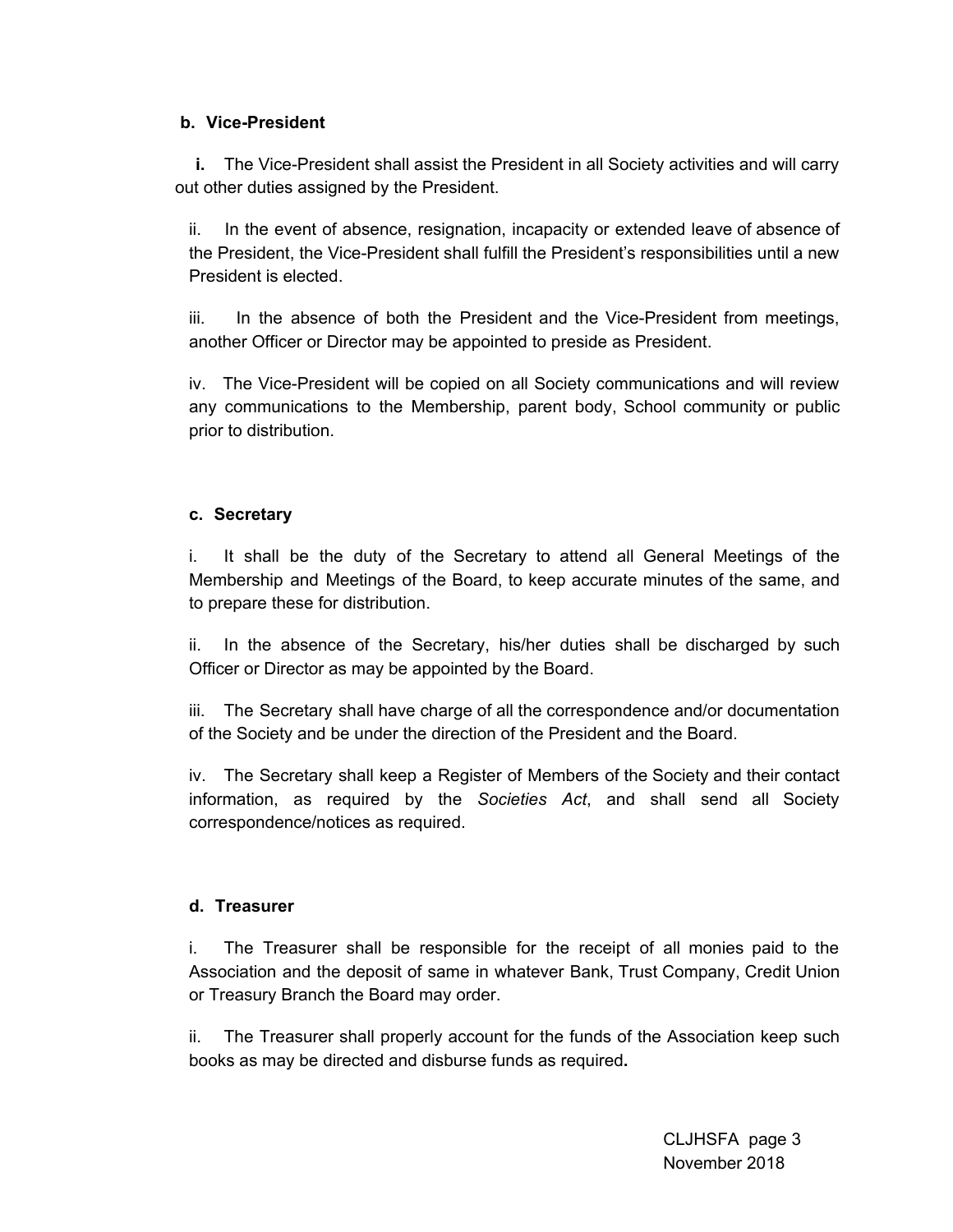iii**.** The Treasurer shall present a full detailed account of receipts and disbursements to the Board whenever requested and shall prepare for submission to the Annual General Meeting of the Membership a duly audited statement of the financial position of the Society and shall submit a copy of same to the Secretary for the records of the Association. The Treasurer will prepare, and submit with Board approval, any financial reports required by organizations and agencies in a timely manner.

iv. The signing authorities of the financial accounts will be a minimum of two of the four elected Officers of the Association

#### **e. Officers and Directors at Large**

#### **All Members of the Board will:**

**i.** Attend Annual, Regular and Special General Meetings of the Membership;

ii. Be prepared for, attend and actively participate in all Meetings of the Board;

iii. Actively support the initiatives and actions of the Association;

iv. Approve, where appropriate, policy and other recommendations received from the Board and its standing Committees;

v. Review the Bylaws and recommend Board-approved Bylaw changes to the Membership;

vi. Review the Board's structure, approve changes, and prepare necessary Bylaw amendments;

vii. Participate in the development of the Association plan and annual review;

viii. Review the annual budget for the Society and submit to the membership for approval;

ix. Assist in developing and maintaining positive working relations among the Board, committees, school and school council to support and enhance education in the school community;

x. Allow for opinions and positions of all members to be voiced and heard in a safe, respectful environment;

xi. Act as a leader and an ambassador of the Association, Strive to reach consensus in all areas. If a consensus cannot be reached, Board Members will accept, and adhere to, the majority decision of the Board;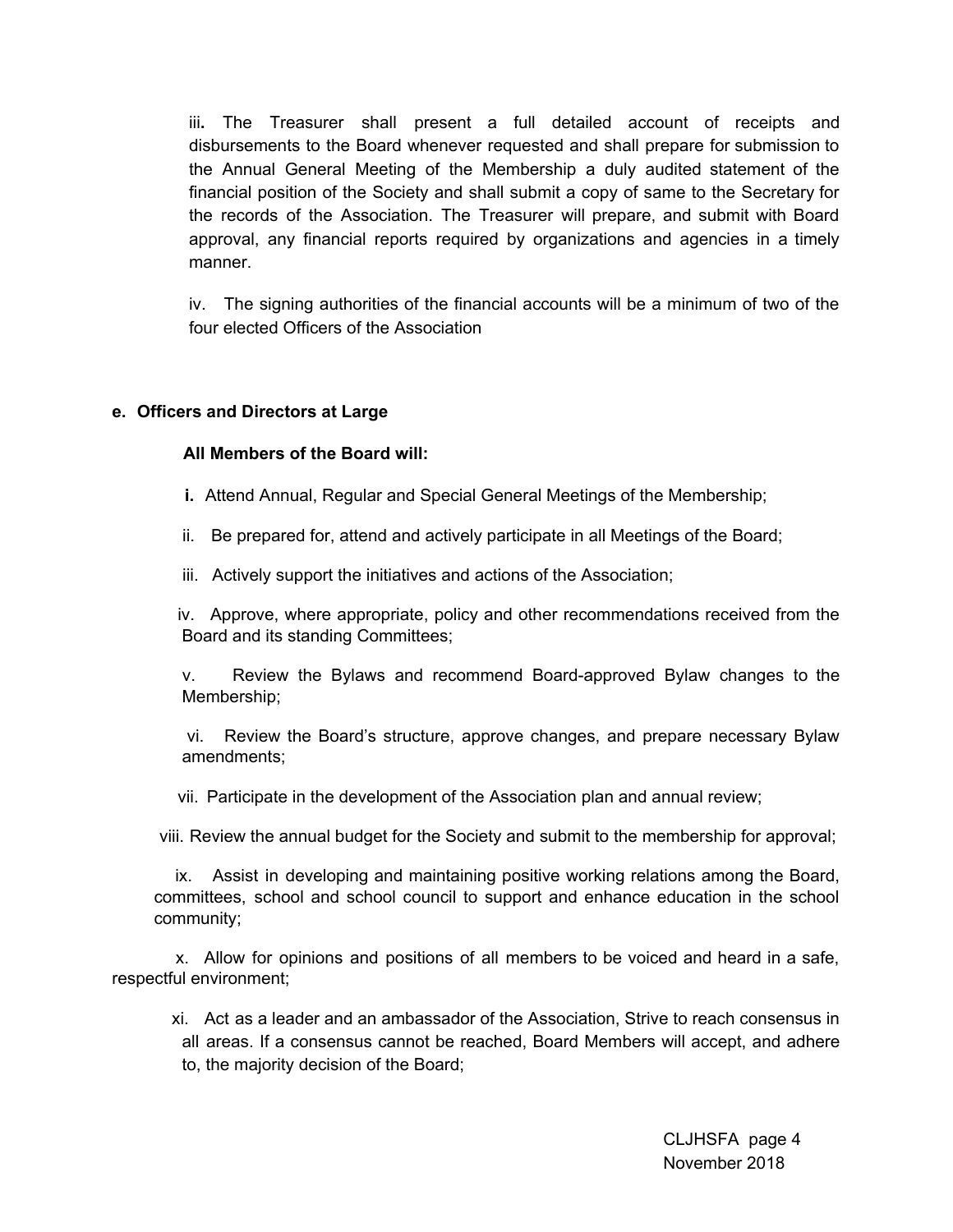- xii. Address operational concerns openly and with input from Board Members; and
- xiii. Address personal concerns relating to Board Members roles privately, constructively, respectfully and in a timely manner.
- A. The Board shall, subject to the Bylaws or Directions given it by majority vote at any meeting properly called and constituted, have full control and management of the affairs of the Association.
- B. Any Director or Officer may resign his/her position by providing written notice to any two Board Members.
- C. Any Director or Officer may be removed from the Board at any time with cause by a majority vote of the Board whenever, in its judgment, the best interest of the Association will be served.

## **4. Auditing**

- A. The books, accounts and records of the Secretary, if required and Treasurer shall be audited at least once each year by a duly qualified accountant or by two Members of the Association without signing authority, elected or appointed for that purpose at the Annual General Meeting of the Membership.
- B. A complete and proper statement of the standing of the books for the previous year shall be submitted by such auditor at the Annual General Meeting of the Membership.
- C. The fiscal year of the Association in each year shall be July  $1<sup>st</sup>$  to June 30<sup>th</sup>.

### **5. Standing and Ad Hoc Committees**

- A. Standing and ad hoc Committees will be formed as necessary by the Board and will operate on an ongoing basis with specified lengths of terms for Membe**rs.**
- B. Committees will meet outside of Meetings of the Board or General Meetings of the Membership to complete their assigned tasks as per the direction of the Board and present a report of their activities at meetings as requested.

### **6. Meetings**

Irregularities or errors done in good faith do not invalidate acts done by any General Meeting of the Membership or Meeting of the Board. No action taken at a meeting is invalid due to accidental omission to give notice to any Member, any Member not receiving any notice, or any error in any notice that does not affect the meeting.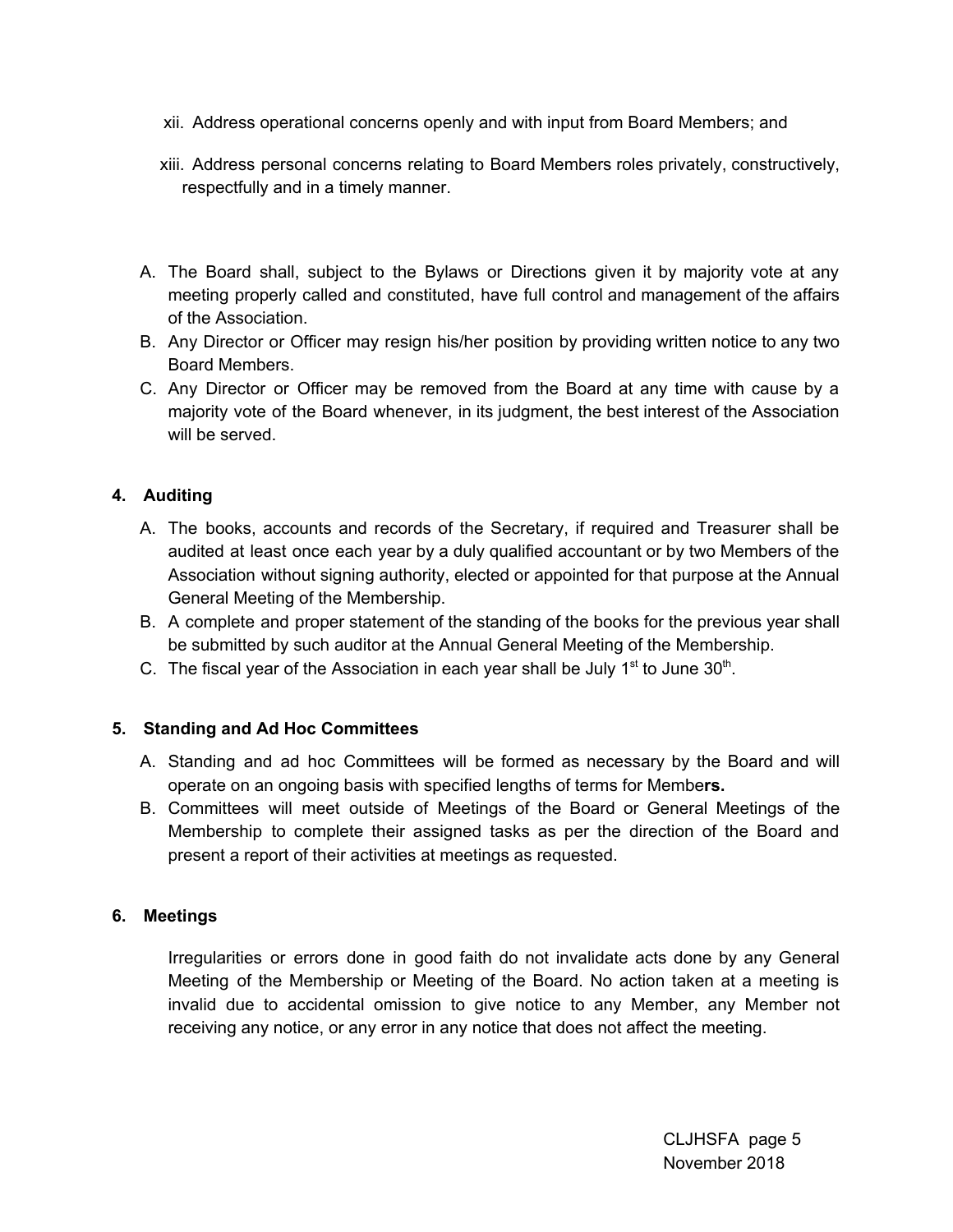### **General Meetings of the Membership**

### **A. Annual General Meeting of the Membership (AGM)**

- 1) An **Annual General Meeting of the Membership (AGM)** will take place on or before October 31<sup>st</sup> in each year, by providing no less than 21 days' notice in writing using a newsletter, website, email, text and/or social media. If a Special Resolution will be proposed, no less than 21 days' notice will be required.
- 2) Only the matters set out in the notice for the AGM may be considered at the AGM.
- 3) At this meeting, there shall be elected a President, Vice-President, Secretary, and Treasurer, (or Secretary-Treasurer). The Officers so elected and Directors (as appointed by the Officers) shall form a Board, and shall serve until the next AGM.
- 4) Quorum at an AGM of the Membership shall be 4 Members, 3 of whom must be voting Members.
- 5) If quorum cannot be attained at the meeting, a General Meeting (GM) of the Membership will be scheduled for the same day, time and location the following week. The voting Members in attendance at that GM will constitute quorum for the purposes of conducting AGM business such as election of Officers and approval of financial statements.

### **B. Special General Meeting of the Membership (SGM)**

- **1)** A Special General Meeting of the Membership (SGM) may be called at any time by the Secretary upon the instructions of the President or Board by providing no less than 14 days' notice in writing using a newsletter, website, email, text and/or social media. If a Special Resolution will be proposed, no less than 21 days' notice will be required, specifying the intention of the Special Resolution.
- 2) Only the matters set out in the notice for the SGM may be considered at the SGM.
- 3) Quorum at a SGM of the Membership shall be 7 Members, 5 of whom must be voting Members and 2 of whom must be elected Officers of the Society.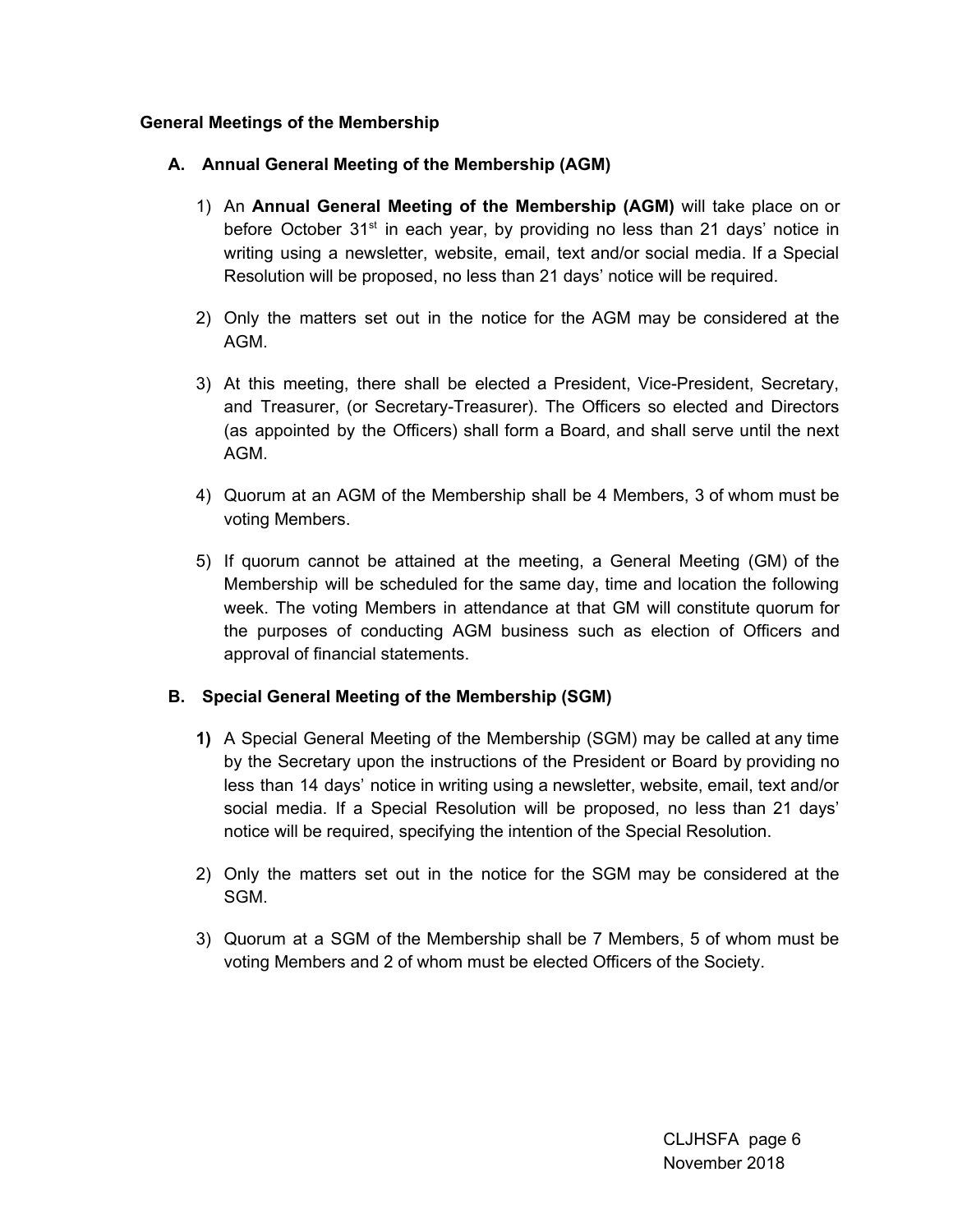### **Meetings of the Board**

### **C. Regular Meeting of the Board**

- **1) A Regular Meeting of the Board** shall be called at the frequency determined by the Board that will permit their duties to be accomplished.
- 2) Regular Meetings of the Board will be announced to all Members by providing no less than 10 days' notice in writing using a newsletter, website, email, text and/or social media or 3 days' notice verbally by telephone or in person.
- 3) Quorum at any Regular Meeting of the Board shall be 3 Board Members, 2 of whom must be elected Officers.
- 4) Regular Meetings of the Board may be held without notice if a quorum of the Board is present, provided that any business transactions shall be ratified at the next Regular Meeting of the Board; otherwise they shall be null and void.
- 5) A topic to be discussed at a Regular Meeting of the Board may be deemed to be "in camera" or closed to anyone the Board chooses should the Board determine, by a majority vote of those present, that the topic is of a personal, sensitive or confidential nature.

### **D. Special Meeting of the Board**

- 1) A **Special Meeting of the Board** shall be called by the Secretary upon the instructions of any 2 Board Members, by providing no less than 5 days' notice in writing using a newsletter, website, email, text and/or social media or 1 day notice verbally by telephone or in person, to all Board Members setting forth the reasons for calling such meeting.
- 2) Quorum at a Special Meeting of the Board shall be any 3 Board Members, 2 of whom must be elected Officers.
- 3) All or any portion of a Special Meeting of the Board may be deemed to be "in camera" or closed to anyone the Board chooses should the Board determine, by a majority vote of those present, that the content of the meeting or agenda item is of a personal, sensitive or confidential nature.

#### **7. Special Resolution**

Special Resolution will mean a resolution passed at a General Meeting of the Membership in which is not less than 21 days' notice in writing using a newsletter, website, email, text

> CLJHSFA page 7 November 2018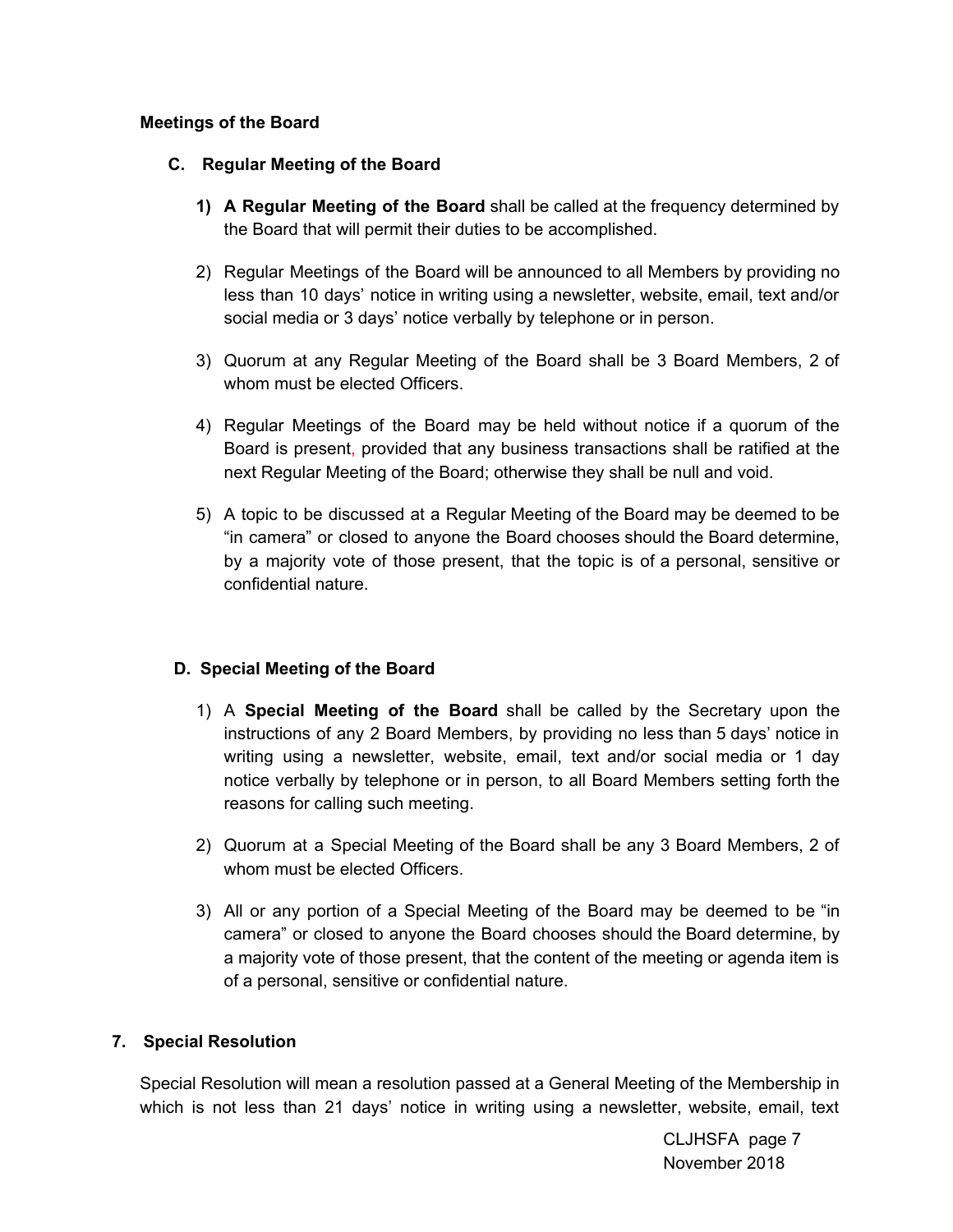and/or social media, or provided verbally by telephone or in person. It will specify the intention to propose the resolution that has been duly given, and by the approval of not less than 75% of those Members entitled to vote in attendance.

### **8. Election Process**

- A. Board Members are elected by the voting Members at an AGM held annually on or before October 31<sup>st</sup>.
- B. Candidates must be voting Members in good standing.
- C. Notification of the nomination procedure may be included with the notice of the election.
- D. The term of office shall be complete at the end of the next AGM unless written notice of resignation is submitted to the Board.
- E. The maximum number of consecutive terms, in the same Officer or Director position on the Board, shall be 2 consecutive terms.
- F. Any vacancy occurring during the year may be filled at the next meeting, provided it is so stated in the notice calling such meeting.

## **9. Voting**

### **A. General Meetings of the Membership**

- 1) Any voting Member, including each Member of the Board, who has not withdrawn from membership and who has been neither suspended nor expelled shall have the right to vote at any Annual or Special General Meeting of the Membership. The President only votes as a tie-breaker.
- 2) Such votes must be made in person and not by proxy or otherwise.
- 3) Members will vote by show of hands or by secret ballot where 50% + 1 will be considered the majority, except in the case of a Special Resolution. (See Clause #7)

### **B. Meetings of the Board**

- 1) Only each Member of the Board will have 1 vote, excluding the President (See Clause 3.A.2.a.v. President), at all Meetings of the Board.
- 2) Such votes must be made in person and not by proxy or otherwise.
- 3) Members will vote by show of hands where 50% + 1 will be considered the majority.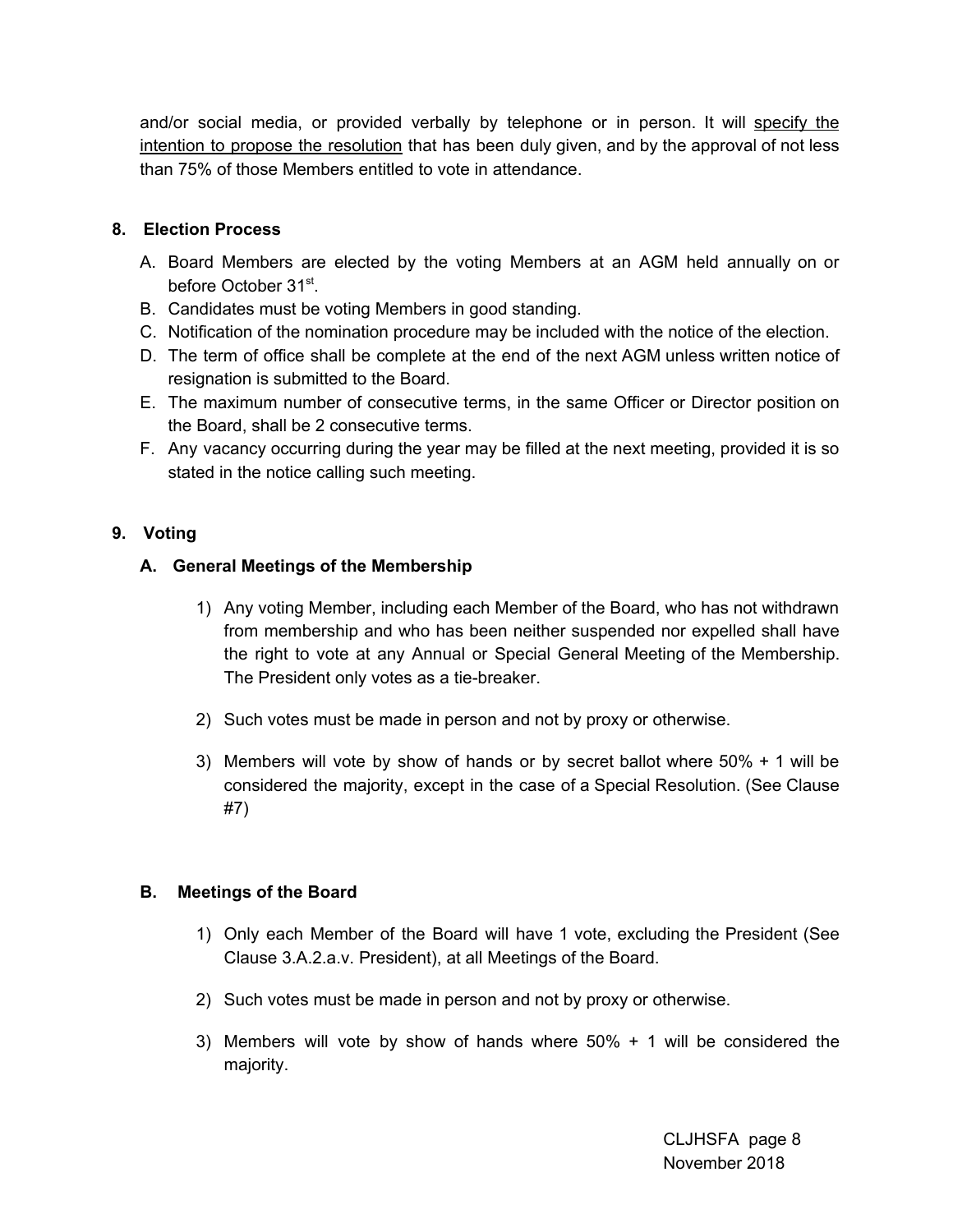- 4) The President may authorize an electronic vote by email if a situation needs to be acted upon by the Board between physical meetings. In the case of an electronic vote, a quorum shall be constituted when at least 60% of the Members of the Board cast a vote by email. Any motion taken electronically will be formally recorded into the minutes of the next Meeting of the Board.
- **C.** In the case of a tie, the President may cast a vote (see Clause 3.A.2.a.v. President).
- **D.** Any Member having a personal pecuniary gain or conflict of interest in any matter being discussed by the Membership or the Board is required to declare such and absent himself/herself from any discussion or vote on such matter.

## **10. General Management**

- A. The registered office of the Association is located within the School.
- B. The mailing address for all communication or correspondence shall be the registered office of the Association
- C. To maintain integrity, minute books and financial records will be securely stored and may be inspected by any Member in good standing of the Society upon request.
- D. Such inspection may only take place at the registered office of the Society, in the presence of a Board Member, and dual control (2 people present, 1 of whom is a Board Member) will be maintained at all times.

## **11. Remuneration**

A. Unless authorized at any meeting and after notice for same shall have been given, no Officer, Director or Member of the Association shall receive any remuneration for his/her services.

## **12. Borrowing Powers**

A. For the purpose of carrying out its objectives, the Association may borrow or raise or secure the payment of money in such manner as it thinks fit, and in particular by the issue of debentures, but this power shall be exercised only under the authority of the Association, and in no case shall debentures be issued without the sanction of a Special Resolution of the Association

### **13. Association Seal**

A. The Association has not adopted an Association Seal.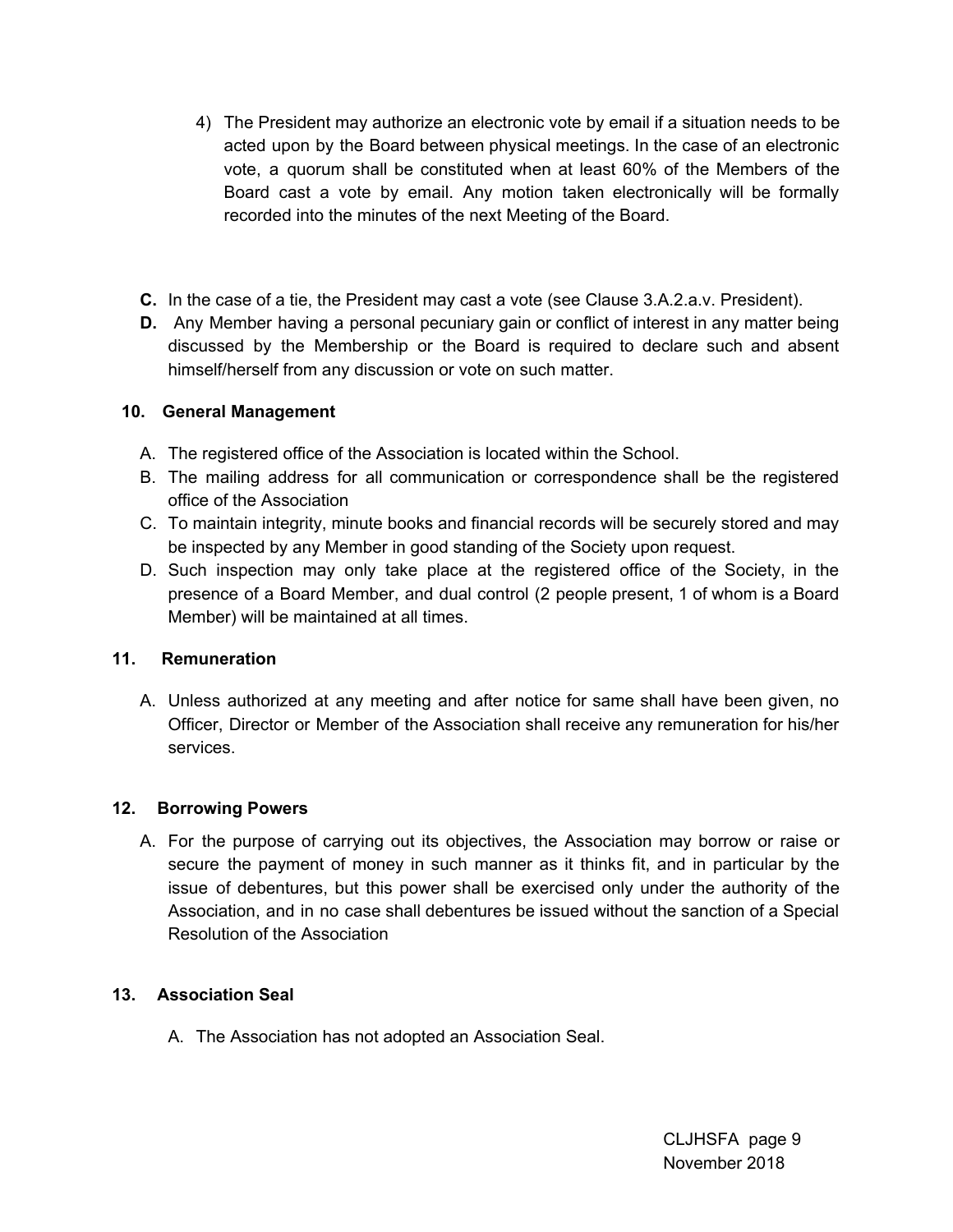### **14. Insurance and Indemnity**

- A. **Insurance**: For the purpose of carrying out its objectives, the Association will annually review and carry liability insurance as deemed necessary by the Board, or if required by the policies of the School or School Board.
- B. **Indemnity**: Provided appropriate insurance is in place, each Officer and Director holds office with protection from the Association.
	- 1) The Association indemnifies each Officer and Director against all costs or charges that result from any act done in her/his role for the Society.
	- 2) The Association does not protect any Officer or Director for acts of fraud, dishonesty or bad faith.
	- 3) No Officer or Director is liable for the acts of any other Officer, Director or Member.
	- 4) No Officer or Director is responsible for any loss or damage due to the bankruptcy, insolvency, or wrongful act of any person, firm or corporation dealing with the Association
	- 5) No Officer or Director is liable for any loss due to an oversight or error in judgment, or by an act in his role for the Association, unless the act is fraud, dishonesty or bad faith.

### **15. Privacy**

- A. The Association shall not collect, use, share or store personal information for purposes other than those of Association business, and shall destroy it appropriately once it is no longer needed.
- B. The Association will adhere to *Personal Information Protection Act* (PIPA) guidelines as required by Alberta legislation, and voluntarily where appropriate

### **16. Conflict Resolution**

- A. If at any time 10 Members, or 5 Members and greater than 50% of the Board Members, of the Association are of the opinion that the Association is in a state of conflict such that its operation is significantly impaired, they may deliver a written "Special General Meeting of the Membership" request signed by them to all Board Members.
- B. Upon receipt of such, the President will call a Special General Meeting of the Membership, providing due notice as stated, and Members in attendance will have an opportunity to hear and discuss the issues causing conflict.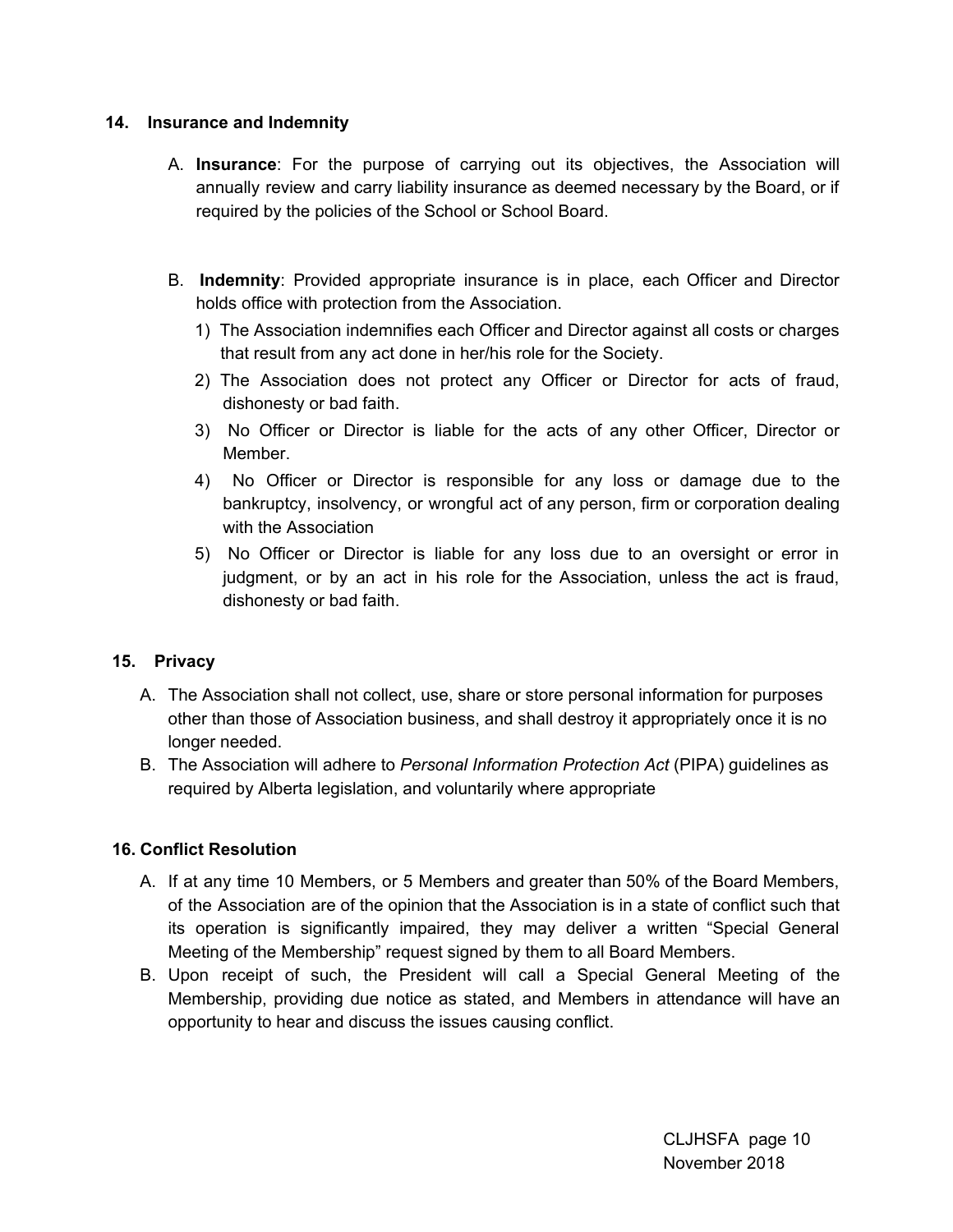C. On motion, a vote shall be held respecting a proposed resolution to the conflict, and if a majority of voting Members present vote in favour of the resolution proposed, the Association will immediately act upon the resolution, as directed by the assembly.

### **17. Bylaws**

- A. All Members are responsible for behaving in accordance with the Bylaws and objects of the Association.
- B. The Association Bylaws and operations will be in accordance with the laws of Alberta, the *Societies Act* and any other governmental legislation relating to the Association operation and objectives.
- C. The Bylaws may be rescinded, altered or added to by a "Special Resolution." Changes to the Bylaws do not come into effect until the Special Resolution(s) is registered at Corporate Registries. Special Resolution(s) sent to the Corporate Registries shall be dated and verified by a person authorized by the Association
- D. Any question regarding the proper application and interpretation of these Bylaws shall be determined by the President of any Association meeting. The President's decision may be appealed by a voting Member and can be overturned by a simple majority vote at a Special General Meeting of the Membership called in accordance with the Conflict Resolution clause in these Bylaws.

#### **18. Policies and Procedures**

A Policy and Procedure Manual may be created, maintained and reviewed annually by the Board. Members in good standing may put forward policies to the Board for consideration and/or implementation.

#### **19. Dissolution of the Association**

A. In the event of the dissolution (closing) of the Association, which shall require a Special Resolution of the membership, the assets remaining after payment of all debts and liabilities shall be transferred to Cardinal Leger Junior High School with the exception of gaming proceeds.